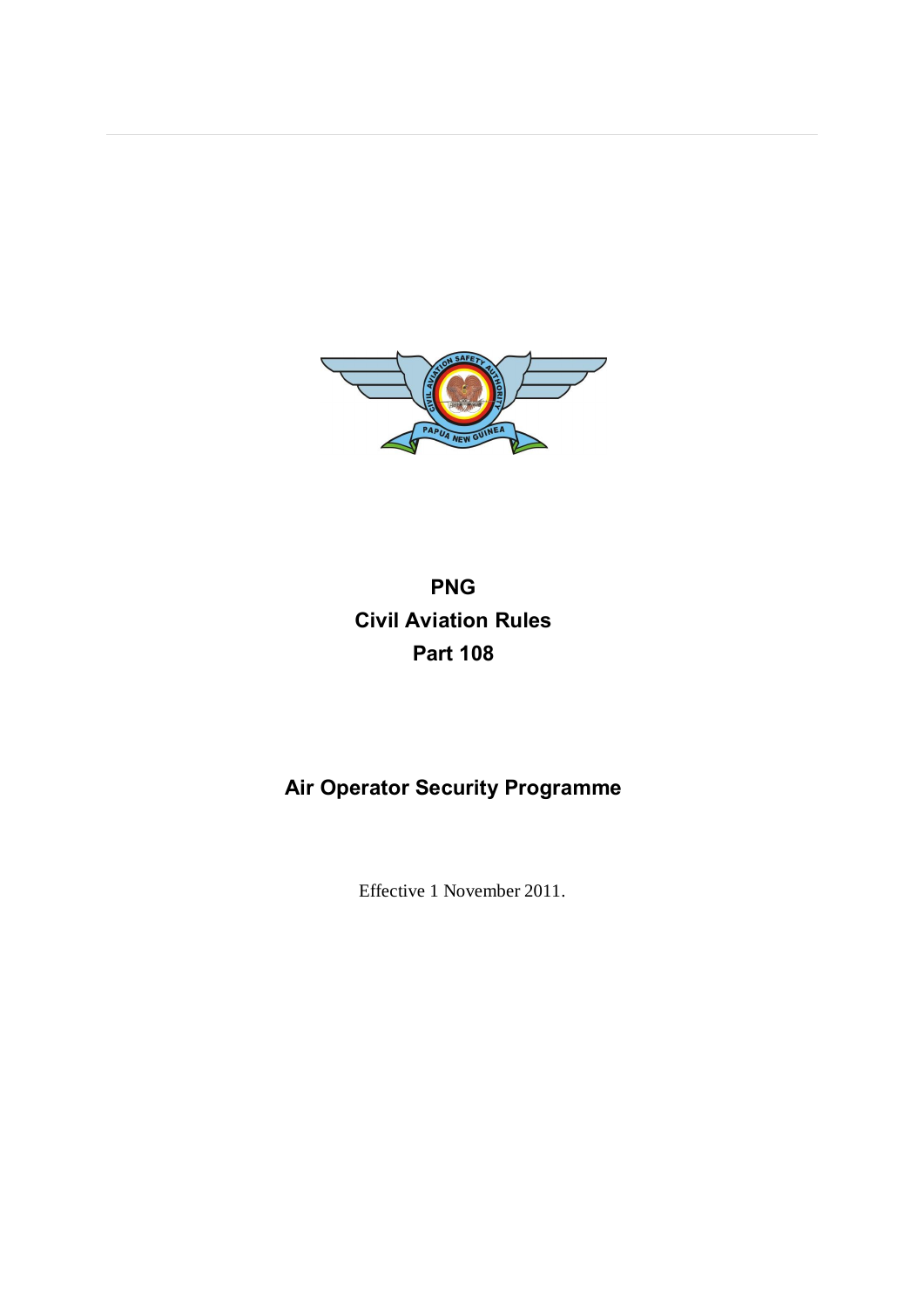### **DESCRIPTION**

Part 108 prescribes the security requirements for air operators performing regular air transport passenger services with aircraft certificated for 10 or more passenger seats from and within Papua New Guinea.

This Part requires such operators, as a part of the certification under Part 119 (holders of an airline air operator certificate) and Part 129 (holders of a foreign air operator certificate) to prepare and adopt an air operator security programme covering the specific security requirements set out in the rule.

The security requirements for international air operations are consistent with ICAO standards and recommended practices.

# **List of Rules**

| <b>Subpart B – Air Operator Security Programme Requirements3</b> |  |
|------------------------------------------------------------------|--|
|                                                                  |  |
|                                                                  |  |
|                                                                  |  |
|                                                                  |  |
|                                                                  |  |
|                                                                  |  |
|                                                                  |  |
|                                                                  |  |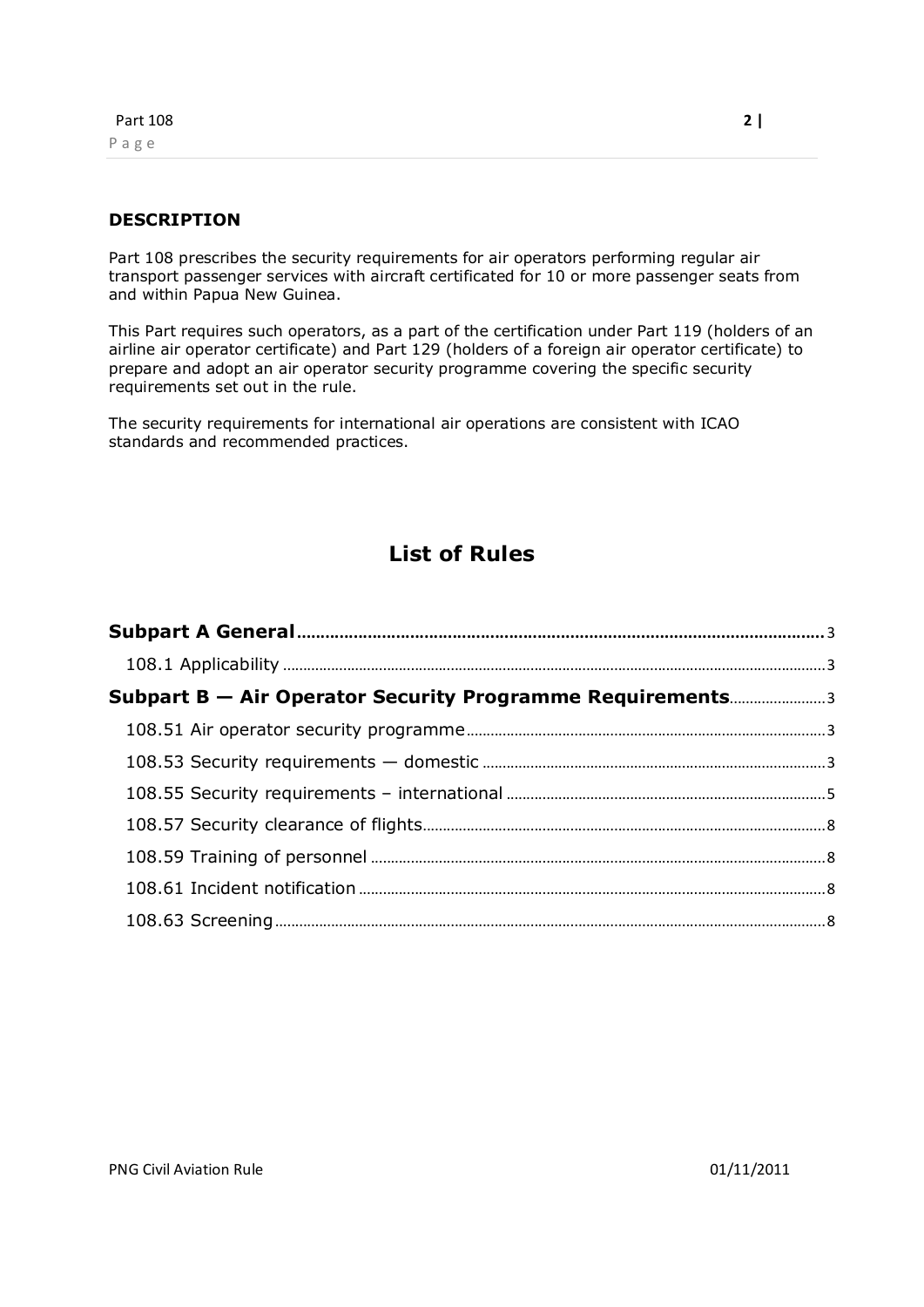# **Subpart A General**

## **108.1 Applicability**

This Part prescribes rules governing the air operator security programme required by Part 119, Part 129.

#### **108.3 Reserved**

# **Subpart B — Air Operator Security Programme Requirements**

### **108.51 Air operator security programme**

Each air operator security programme shall contain—

- (1) where any work relating to compliance with this Part is intended to be contracted out to any other organisation, the contractual provisions by which the applicant for an air operator certificate or a foreign air operator certificate ensures that any such contractor or other agent complies with the requirements of the applicant's air operator security programme; and
- (2) details of the person responsible for training personnel in accordance with the procedures required by 108.59; and
- (3) details of the procedures required by—
	- (i) 108.53 regarding domestic security requirements; and
	- (ii) 108.55 regarding international security requirements; and
	- (iii) 108.57 regarding the clearance of aircraft flights; and
	- (iv) 108.59 regarding the training of personnel; and
	- (v) 108.61 regarding incident notification and reporting.

#### **108.53 Security requirements — domestic**

(a) An air operator security programme for a domestic regular air transport passenger service must have security procedures for flights within Papua New Guinea to safeguard passengers, crew, ground personnel, aircraft, and facilities, against an act of unlawful interference.

- <span id="page-2-3"></span><span id="page-2-2"></span><span id="page-2-1"></span><span id="page-2-0"></span>(b) The security procedures required in paragraph (a) must set out the means by which—
	- (1) the requirements of rule 91.9 are complied with in relation to the carriage of firearms on board an aircraft; and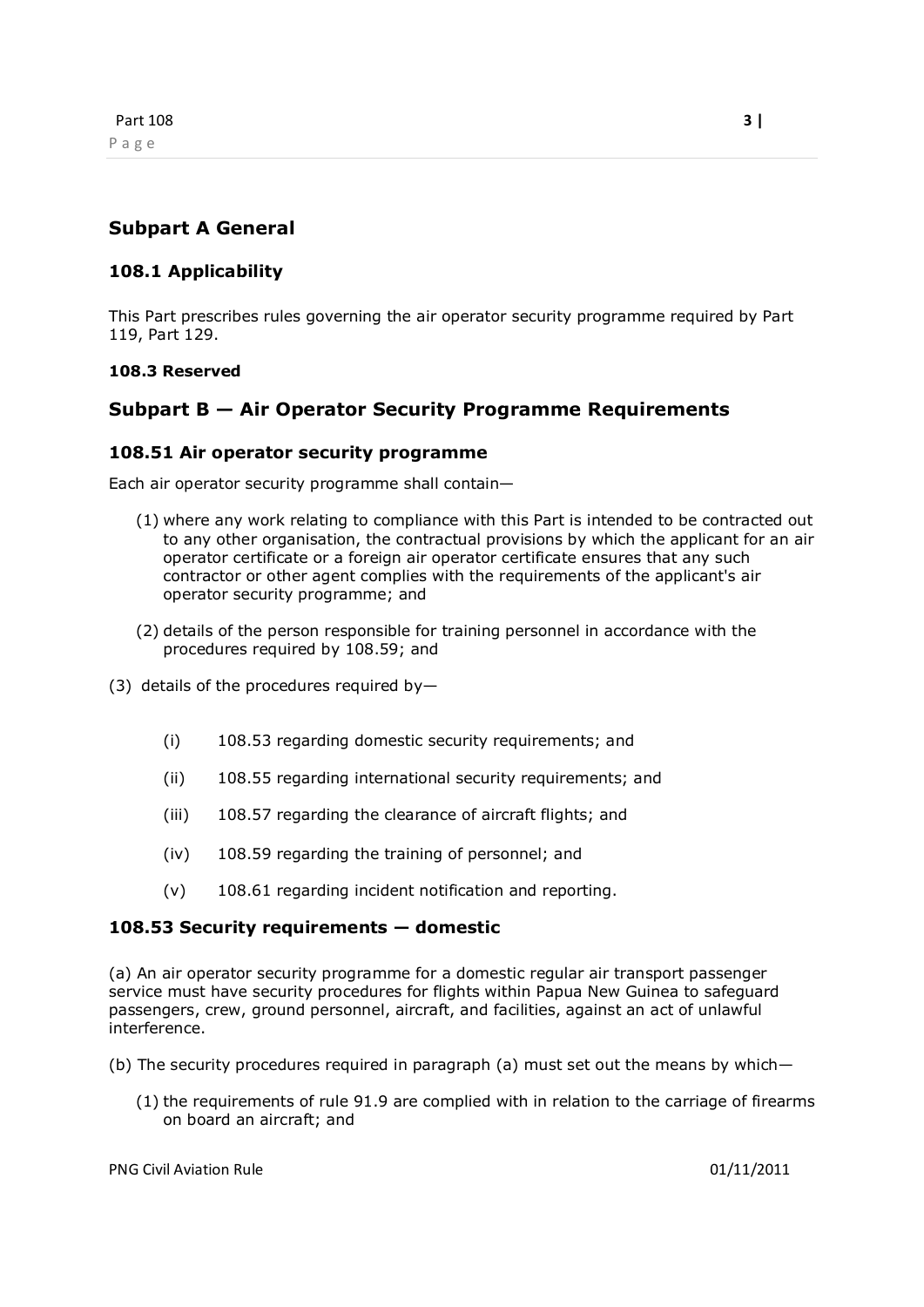- (2) danger to the air operator's passengers, crew, and ground personnel is minimised if a hijacking, bomb threat, or any other threat of unlawful interference occurs; and
- (3) access to the air operator's unattended aircraft is controlled at all times to prevent unlawful interference with the aircraft; and
- (4) access to a security designated aerodrome and to an operational area at any other aerodrome within Papua New Guinea that is through the air operator's facilities or through any other access used by the air operator for passengers, personnel, baggage, cargo, freight or aircraft supplies is controlled; and
- (5) appropriate security controls are applied to baggage, cargo, courier, and mail, aircraft supplies, stores, and air operator's supplies intended for carriage on the air operator's aircraft; and
- (6) the safe conduct of a flight is achieved and the pilot-in-command notified, if one or more persons on board the aircraft are required to travel on the aircraft because they are in lawful custody, or are subject to other judicial or administrative proceedings, whether or not they are required to be escorted; and
- (7) the air operator and the pilot-in-command are to assess the risk and decide whether a passenger's baggage that is on board an aircraft is to be carried on the flight if the passenger has failed to board the aircraft; and
- (8) before boarding an air operator's aircraft, every passenger, crew member, and the carry-on baggage of the passengers and crew members is screened in accordance with rule 108.63 if the Director requires screening in order to prevent a weapon, explosive, or other dangerous device, article or substance that may be used to commit an act of unlawful interference being taken onto the air operator's aircraft; and
- (9) before being loaded onto an air operator's aircraft, all baggage that is not carry-on baggage is screened in accordance with rule 108.63 if the Director requires screening in order to prevent a weapon, explosive, or other dangerous device, article or substance that may be used to commit an act of unlawful interference being loaded onto the air operator's aircraft; and
- (10) temporary security measures will be implemented to upgrade the security of the air operator's services if the Director finds or suspects an increased level of security risk to a person on an aircraft, or to an aircraft or an aerodrome and requires the additional security measures for a domestic operation; and
- (11) an unauthorised person is prevented from entering the flight deck of the air operator's aircraft during flight.

(c) The procedures required by paragraph (b)(6) must include procedures to ensure that in relation to the carriage of a person in lawful custody on a regular air transport passenger service—

(1) the person is escorted; and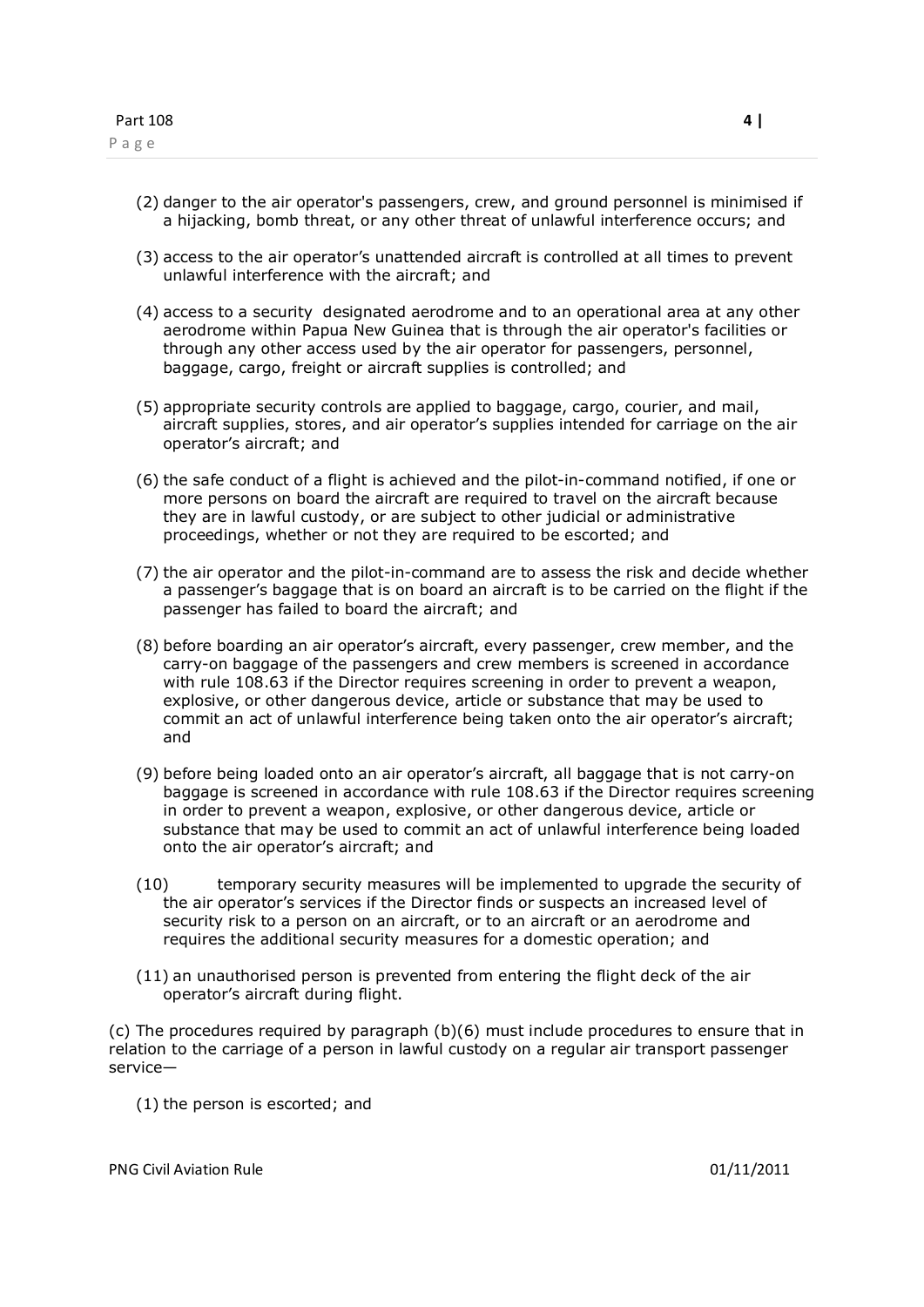- (2) the escort confirms that the person is not carrying any item that may be used as a weapon; and
- (3) the escort is equipped with adequate devices for restraining the person; and
- (4) the pilot-in-command and senior flight attendant are notified of the location of, and the security arrangements for, the person; and
- (5) alcoholic beverages are not served to the person or the person's escort; and
- (6) metal utensils are not provided for the person's use; and
- (7) the person is not seated in a seat or seat row next to an emergency exit; and
- (8) the person is seated appropriately to ensure safe conduct of the flight is achieved; and
- (9) no more than one person in custody is carried on an aircraft with a certificated passenger seating capacity of 20 seats or less and no more than 1 additional person in custody is carried for each additional 25 seats of certificated passenger seating capacity.

#### **108.55 Security requirements – international**

(a) An air operator security programme for an international regular air transport passenger service must have security procedures for flights within or from Papua New Guinea to safeguard passengers, crew, ground personnel, aircraft, and facilities, against an act of unlawful interference.

- (b) The security procedures required in paragraph (a) must set out the means by which—
	- (1) the requirements of rule 91.9 are complied with in relation to the carriage of firearms on board an aircraft; and
	- (2) danger to the air operator's passengers, crew, and ground personnel is minimised in the event of a hijacking, bomb threat, or any other threat of unlawful interference; and
	- (3) access to the air operator's unattended aircraft is controlled at all times to prevent unlawful interference with the aircraft; and
	- (4) access to a security area of a security designated aerodrome and to an operational area at any other aerodrome within Papua New Guinea that is through the air operator's facilities or through any other access used by the air operator for passengers, personnel, baggage, cargo, freight, or aircraft supplies is controlled; and
	- (5) temporary security measures will be implemented to upgrade the security of the air operator's services within and from Papua New Guinea if the Director finds or suspects an increased level of security risk to a person on an aircraft, or to an aircraft or an aerodrome and requires additional security measures; and
	- (6) subject to paragraph (c), appropriate security controls are applied to baggage, cargo, courier parcels and mail intended for carriage on the air operator's aircraft; and

<span id="page-4-0"></span>PNG Civil Aviation Rule 01/11/2011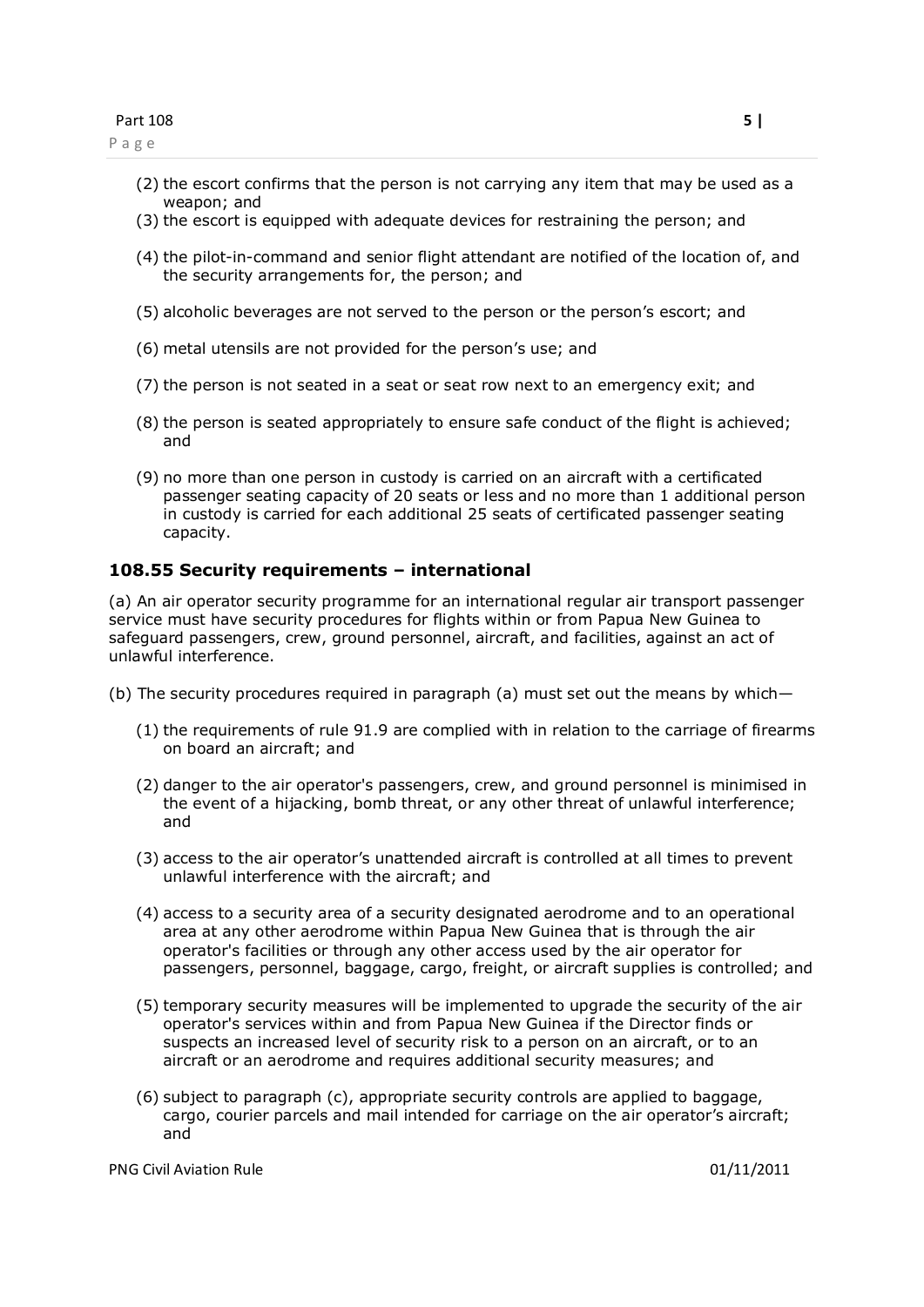- (7) the safe conduct of a flight is achieved and the pilot-in-command notified, if one or more persons on board are required to travel on that aircraft because they are in lawful custody, or subject to other judicial or administrative proceedings, whether or not they are required to be escorted; and
- (8) a transit or transfer passenger and the passenger's carry on baggage is controlled to prevent an unauthorised article being taken on board the air operator's aircraft by the passenger; and
- (9) if the flight is under an increased level of threat of an act of unlawful interference, a disembarking passenger is not permitted to leave an item on board the air operator's aircraft; and
- (10) appropriate security controls are applied to cargo, baggage, mail, aircraft supplies, stores, and air operator's supplies which are moved within an aerodrome for carriage on the air operator's aircraft; and
- (11) every consignment of a package that is not cargo or mail but is intended for carriage on an air operator's aircraft, (whether unaccompanied or using commercial courier services) is screened; and
- (12) before boarding an air operator's aircraft, every passenger, crew member, and the carry-on baggage of the passengers and crew members is screened in accordance with rule 108.63 in order to prevent a weapon, explosive, or other dangerous article or substance that may be used to commit an act of unlawful interference being taken onto the air operator's aircraft; and
- (13) baggage from a passenger who is not on the aircraft is prevented from being carried unless the baggage is authorised as required under paragraph (17); and
- (14) pre-flight checks of originating aircraft are undertaken, including procedures for discovering any suspicious object or anomaly that can conceal a weapon, explosive, or any other dangerous article or substance that may be used to commit an act of unlawful interference; and
- (15) security control is provided for baggage from the point where it is checked in until it is placed on board the air operator's aircraft, if the baggage is for carriage on a passenger flight and has originated from a place other than an airport check-in counter; and
- (16) before being loaded onto an air operator's aircraft, every item of baggage that is not carry-on baggage is screened in accordance with rule 108.63 in order to prevent a weapon, explosive, or other dangerous article or substance that may be used to commit an act of unlawful interference being loaded onto the air operator's aircraft; and
- (17) only baggage that is authorised by the air operator is carried; and
- (18) an unauthorised person is prevented from entering the flight deck of the air operator's aircraft during flight.

(c) An air operator must not allow cargo or mail to be loaded onto an aircraft carrying passengers unless—

PNG Civil Aviation Rule 01/11/2011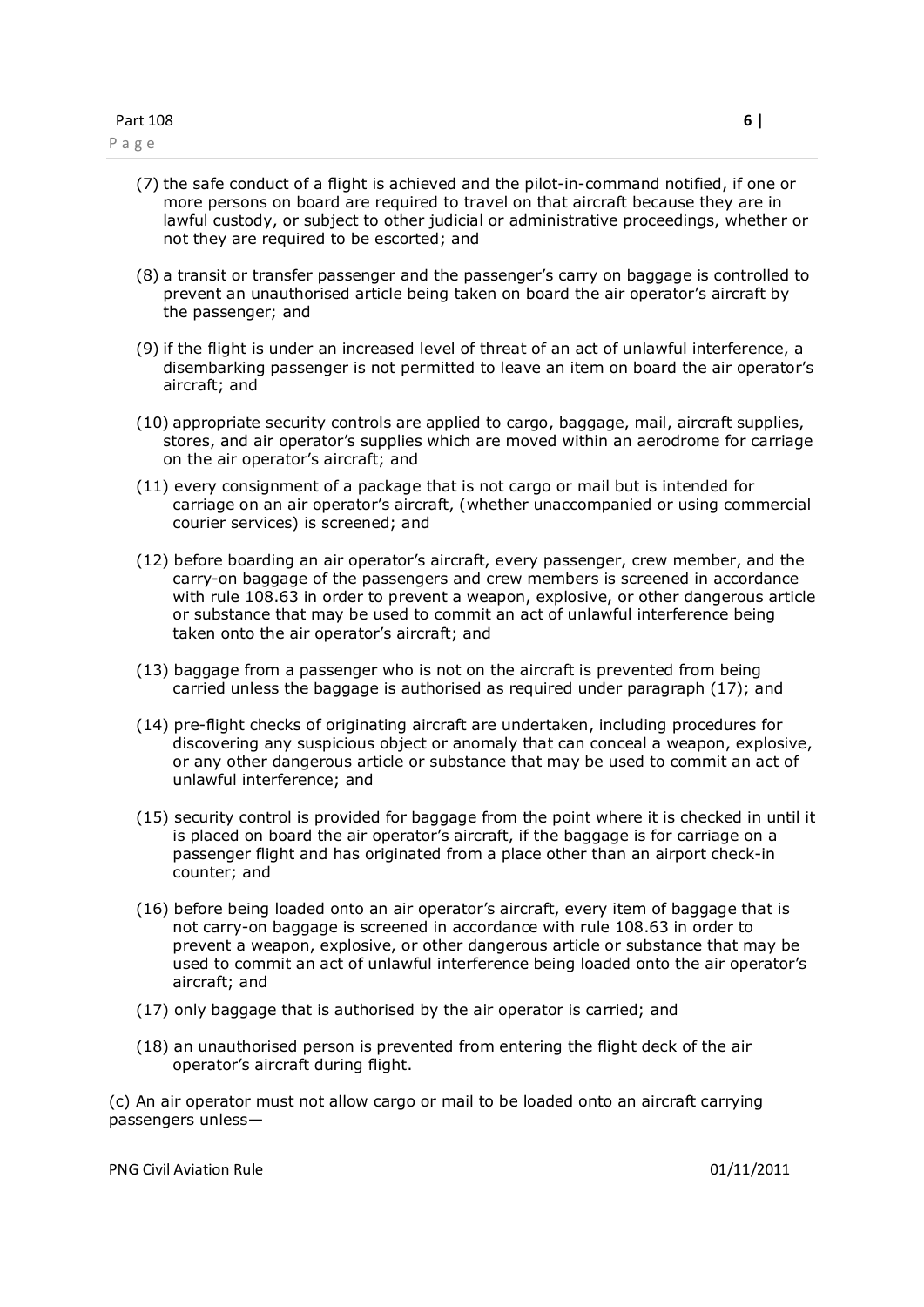- (1) the cargo or mail is received from a regulated air cargo agent and the consignment of cargo or mail is—
	- (i) accompanied by a declaration of security issued by the regulated air cargo agent; and
	- (ii) checked by the air operator to ensure that the consignment has not been tampered with; or
- (2) if the air operator accepts the cargo or mail from a person who is not a regulated air cargo agent, the cargo or mail is subjected to appropriate security controls, in accordance with paragraph (d); or

(d) If the air operator is to accept cargo or mail from a person who is not a regulated air cargo agent, the air operator must establish appropriate facilities and procedures that are equivalent to those required under the following rules to ensure that the security controls required in paragraph (c)(2) meet the requirements of Part 109:

- (1) rule 109.53 (Facility requirements):
- (2) rule 109.55 (Cargo and mail security control procedures):
- (3) rule 109.57 (Screening procedures):
- (4) rule 109.59 (Authorisation procedures):
- (5) rule 109.61 (Procedures and register for a known customer):
- (6) rule 109.63 (Training of personnel):
- (7) rule 109.65 (Cargo security incidents):
- (8) rule 109.67 (Records).

(e) Details of the facilities and procedures required under paragraph (d) must be included in the air operator's security programme required under rule 108.65, Part 119 or Part 129.

(f) The procedures required by paragraph (b)(7) must include procedures to ensure that, in relation to the carriage of a person in lawful custody on a regular air transport passenger service,—

- (1) the person is escorted; and
- (2) the escort confirms that the person is not carrying any item that may be used as a weapon; and
- (3) the escort is equipped with adequate devices for restraining the person; and
- (4) the pilot-in-command and senior flight attendant are notified of the location of, and the security arrangements for, the person; and
- (5) alcoholic beverages are not served to the person or the person's escort; and

PNG Civil Aviation Rule 01/11/2011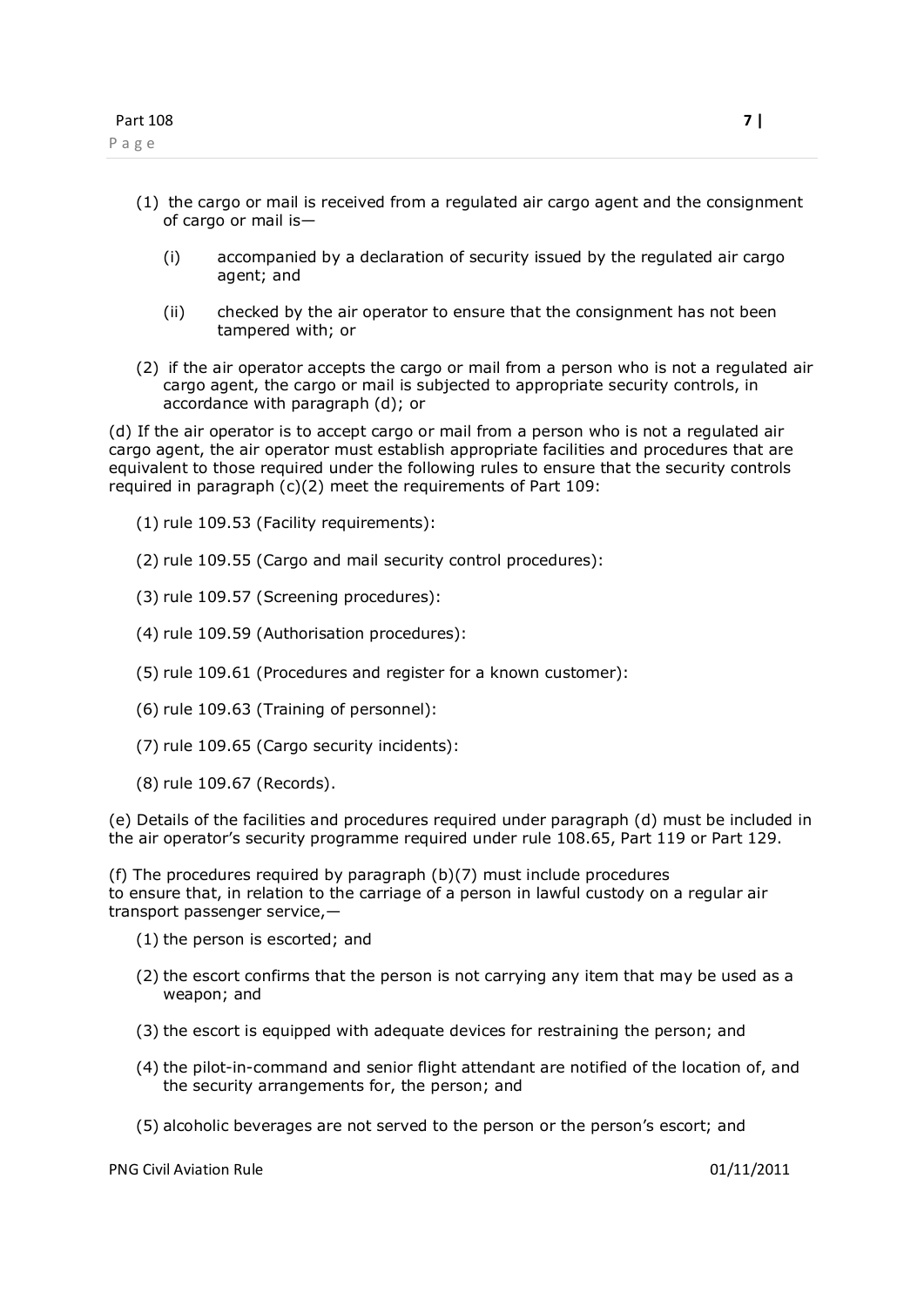- (6) metal utensils are not provided for the person's use; and
- (7) the person is not seated in a seat or seat row next to an emergency exit; and
- (8) the person is seated appropriately to ensure safe conduct of the flight is achieved; and
- (9) no more than one person in custody is carried on an aircraft with a certificated passenger seating capacity of 20 seats or less and no more than one additional person in custody is carried for each additional 25 seats of certificated passenger seating capacity.

(g) If a domestic air operator undertakes passenger or baggage check-in on behalf of an international air operator, or for transhipment onto an international regular air transport passenger service, the international air operator must ensure that the domestic air operator complies with the international air operator's security programme.

- (i) The requirements of paragraph  $(c)(1)$  and  $(2)$  do not apply to-
	- (1) diplomatic mail that is carried in a diplomatic bag that is externally marked to identify its character and is accompanied by signed documentation from an official of the dispatching diplomatic agency; or
	- (2) international transfer and transit cargo or mail.

### **108.57 Security clearance of flights**

Each air operator security programme shall have a procedure to ensure that the security programme applicable to the flight is complied with before an aircraft is permitted to depart on an air transport operation from any Papua New Guinea aerodrome.

#### **108.59 Training of personnel**

Each air operator security programme shall have a procedure to ensure that—

- (1) personnel tasked with security procedures detailed in the security programme are sufficiently trained to competently operate the procedures; and
- (2) all other personnel employed in the maintenance and servicing of the aircraft have a basic awareness of air operator and aviation security.

### **108.61 Incident notification**

Each air operator security programme shall have a procedure for notifying, and where applicable reporting, any security incident involving the air operator's aircraft to the Director in accordance with Part 12.

#### **108.63 Screening**

<span id="page-7-3"></span><span id="page-7-2"></span><span id="page-7-1"></span><span id="page-7-0"></span>The screening of passengers, crew members, and baggage as required by rules 108.53 and 108.55 must be conducted-